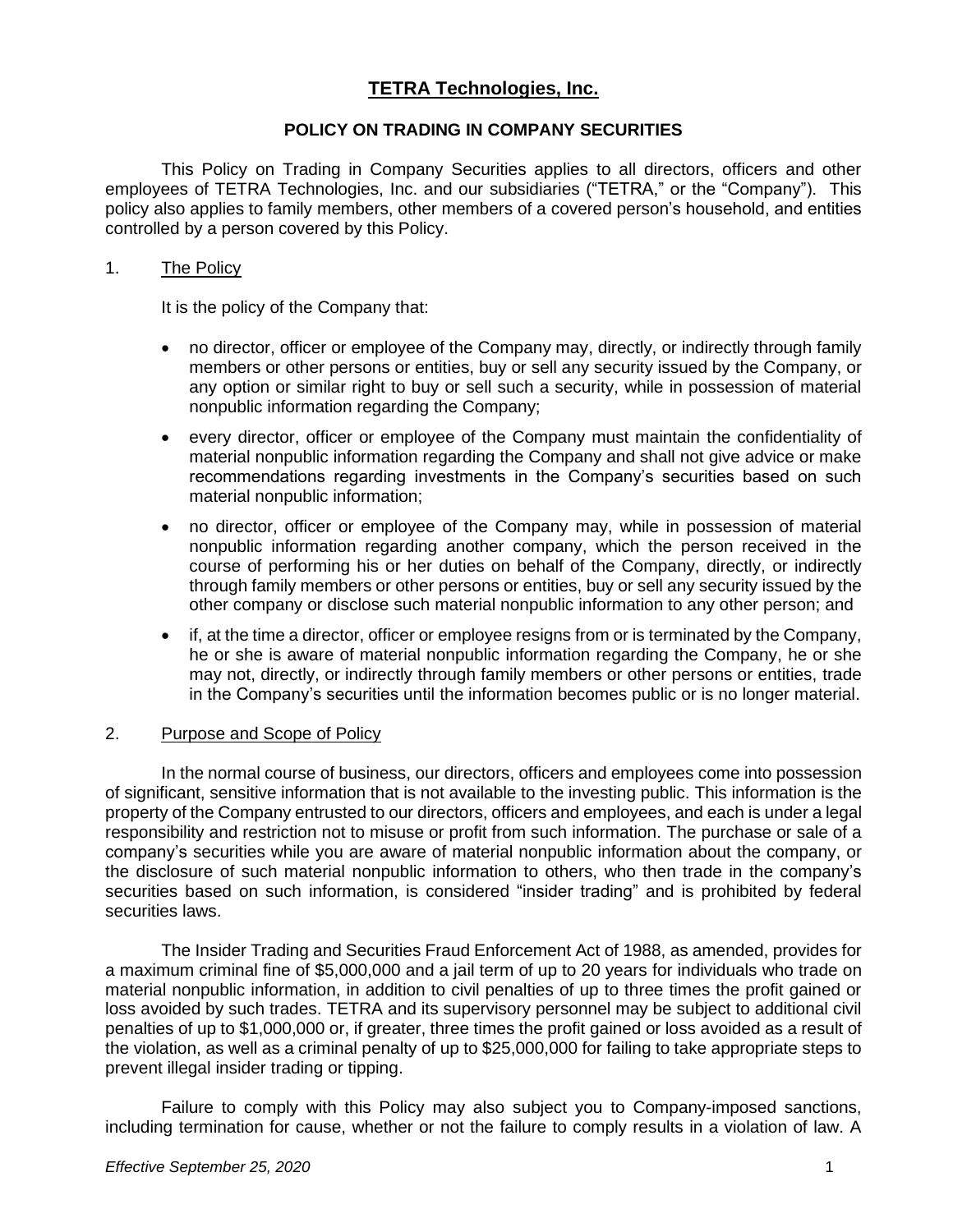violation of law, or even an investigation by the Securities Exchange Commission ("SEC") that does not result in prosecution, can tarnish one's reputation and irreparably damage a career.

We have adopted this Policy both to satisfy our obligation to prevent insider trading and to help you avoid the severe consequences associated with violations of insider trading laws. Moreover, one of our most valuable assets is our reputation for integrity and ethical conduct, which is further advanced through your compliance with our Code of Business Conduct and Ethics.

In addition to the trading restrictions outlined in this Policy, each of our directors and certain our of designated officers are subject to the reporting requirements and limitations on short-swing trading imposed by Section 16 of the Securities Exchange Act of 1934. Such individuals are reminded that they are subject both to this Policy and to our mandatory pre-clearance requirements, as described in Section 4 hereof.

#### 3. Restrictions on Trading Applicable to All Directors, Officers and Employees

#### (a) Prohibition on Trading while in Possession of Material Nonpublic Information

Information is not considered to be public if it has not been previously disclosed to the general public and is not otherwise available to the general public. When you are aware of material nonpublic or "inside" information, you are obligated to abstain from trading in our securities until that information is publicly disclosed and *at least two (2) trading days have elapsed* following the date of disclosure, to allow the public an opportunity to digest the information. For example, if material nonpublic information such as a release of quarterly financial results is issued by the Company on a Monday, you are not permitted to trade in our securities until that Thursday. Accordingly, you may not attempt to 'beat the market' by trading simultaneously with, or shortly after, the Company's public disclosure of material nonpublic information.

Until we have broadly disseminated material nonpublic information, such as by press release or SEC filing, it is inappropriate for you to disclose that information, except to an another employee or agent of TETRA with a "need to know" such information. In addition, it is the policy of the Company that you may not:

- disclose that information to friends, family members or third parties (so-called "tippees");
- advise or encourage a tippee with respect to trading in our securities; or
- disclose the information on an internet message board, in a "chat-room" or through any other form of internet communication, including any internet-based forum.

If you become aware of material nonpublic information concerning a company with which we do business, you are also obligated to keep such information confidential and to abstain from trading in the securities of that company and any related entities until the information becomes public or is no longer material.

In general, nonpublic information is "material" if a reasonable investor would find it relevant in making a decision to buy, hold or sell our securities. Any information that could be expected to affect our stock price, whether it is positive or negative, should be considered material. Examples of material information include, but are not limited to:

- quarterly or annual financial or operating results;
- projections of future earnings or losses, or other earnings guidance;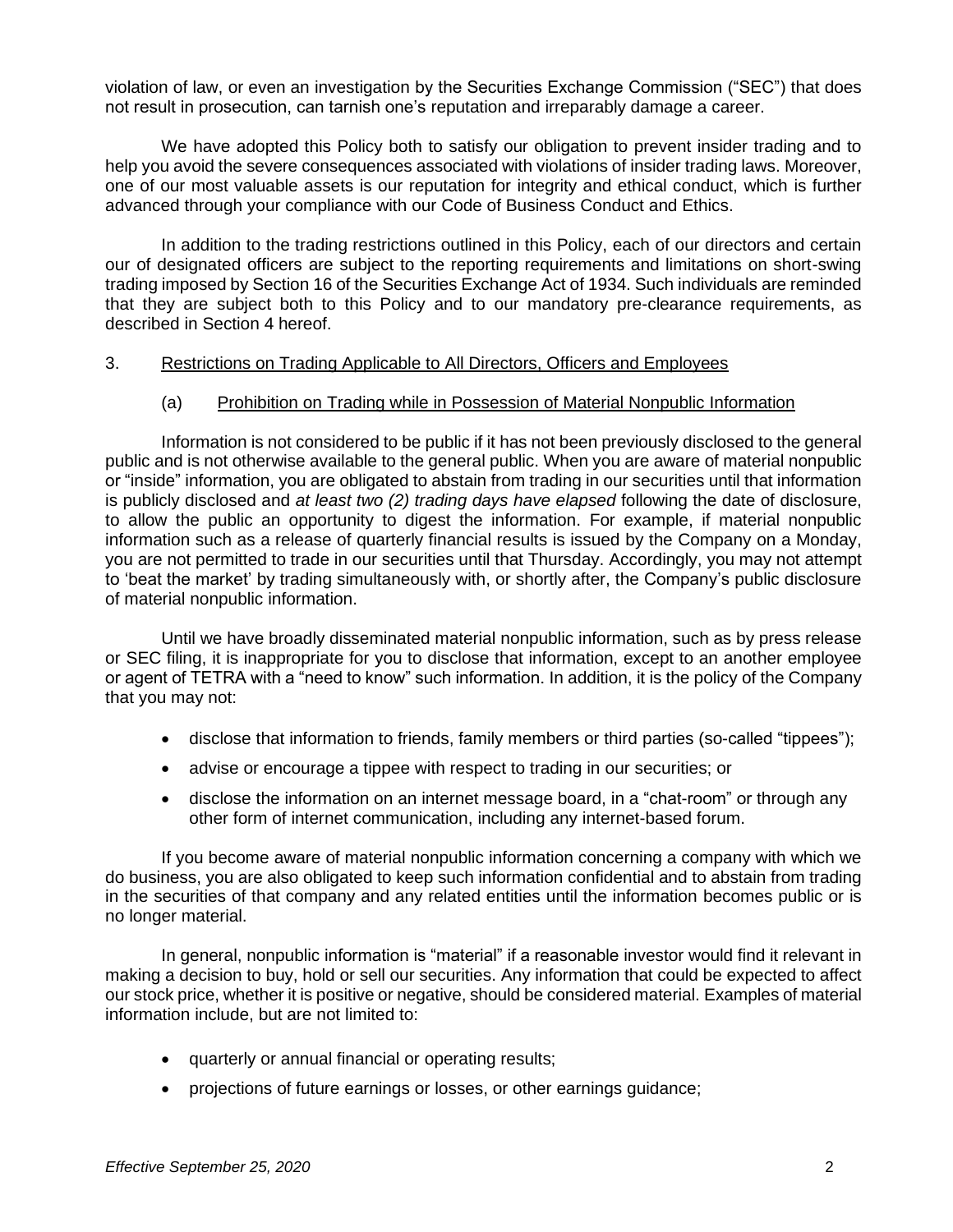- changes to previously announced earnings guidance, or the decision to suspend earnings guidance;
- news of a pending or proposed merger, acquisition or tender offer;
- news of the pending or proposed disposition or acquisition of a significant asset;
- plans for a substantial capital investment;
- development of a significant new product, process, or service;
- the declaration of a stock split or other form of recapitalization;
- the public or private offering of debt or equity securities;
- the signing of a significant contract with a customer or supplier;
- the gain or loss of a significant customer or supplier;
- news of pending or proposed changes in management;
- news of a change in auditors or auditor notification that the Company may no longer rely on an audit;
- the existence of solvency or financial liquidity problems; or
- actual or threatened litigation or administrative proceedings posing significant exposures, or the settlement thereof.

The foregoing list is merely illustrative and is not exhaustive. If you have doubts as to whether certain information is material nonpublic information, you should consult with your direct supervisor, your division or segment Vice President, our Chief Executive Officer, Chief Financial Officer, our Corporate Secretary or an attorney in the legal department. Regardless of any such consultation, the ultimate responsibility for adhering to this Policy and complying with all applicable legal requirements rests with you.

Although precise guidelines covering when and under what circumstances you may trade in our securities are difficult to establish, three basic rules are as follows:

- You should not engage in any transaction involving our securities unless you are sure that you possess no material nonpublic information.
- If you do possess such information, you should postpone trading until the information has been released to the public and at least two (2) trading days (or longer where the complexity of the information requires a longer period) have elapsed since the day the information was released to the public, in order to permit the public time to digest the information.
- Under no circumstances may you disclose material nonpublic information to any person, other than to our directors, officers, employees and agents with a "need to know."
- (b) Transactions by Family Members

The trading restrictions described in this Policy also apply to your family members who reside with you, to any other person who lives in your household, and to your family members who do not live in your household but whose financial transactions are directed by you or are subject to your influence and control. You are responsible for the transactions of these other persons, and you should make them aware of their obligation to confer with you before they trade in our securities.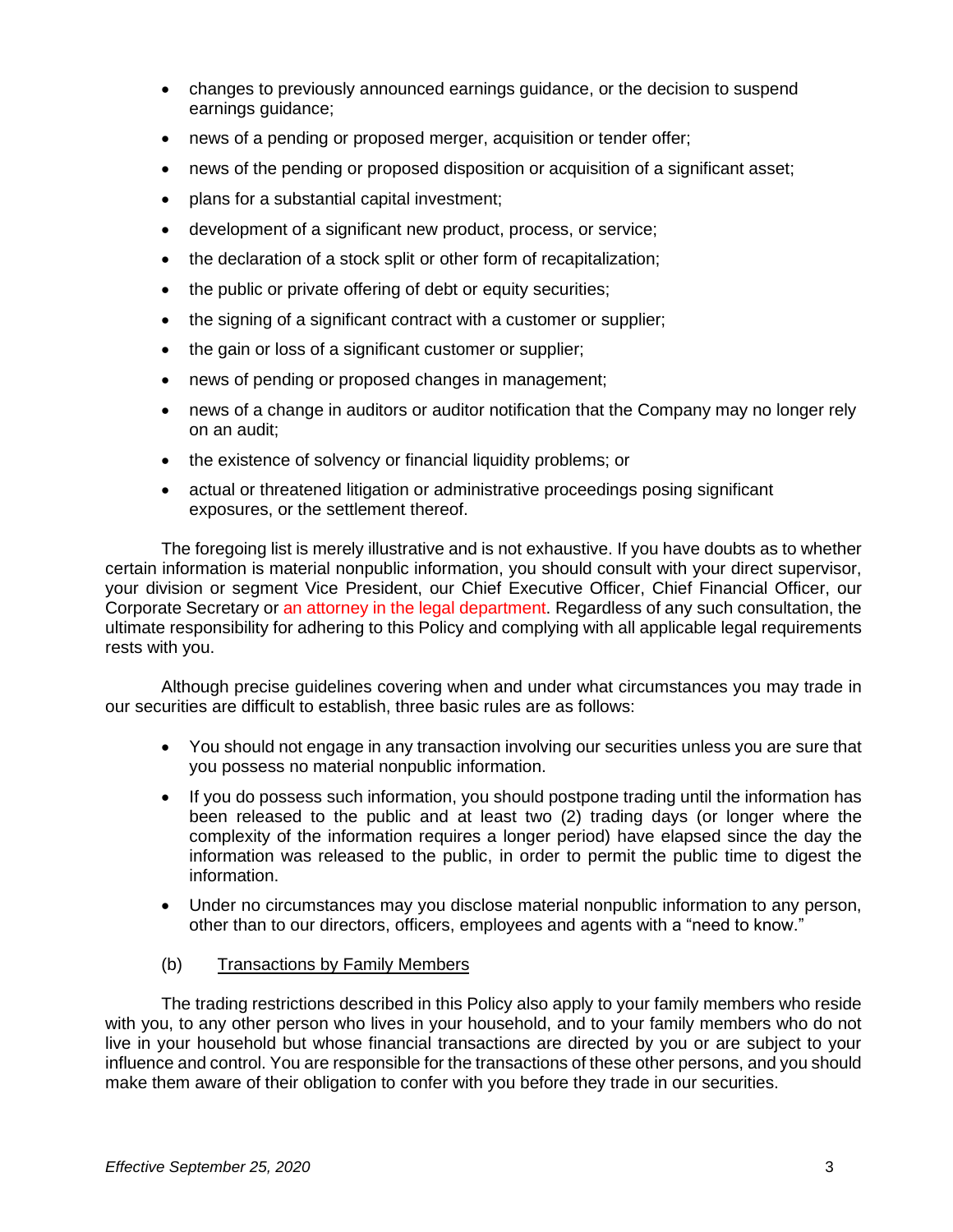## (c) Transactions under Company Plans

*Equity Plan Transactions*. The times at which awards are granted under our equity incentive compensation plans are determined by the Management and Compensation Committee of our Board of Directors. Your receipt and acceptance of equity awards, which may include stock options, restricted stock, performance-based awards or other awards permitted under our plans, is not subject to this Policy. A cash exercise of stock options that does not include a sale of the securities resulting from the exercise is not subject to the restriction on trading while in possession of material nonpublic information. However, a cashless broker-assisted exercise which requires the sale of the securities resulting from the transaction to fund the exercise or to pay tax withholding amounts is subject to the trading restrictions described in this Policy, and must be timed accordingly.

Under our equity incentive compensation plans, an exercise of stock options may include the surrender of shares to us in payment of the exercise price of the stock option or in payment of required tax withholding amounts. Similarly, when shares of restricted stock vest under our equity incentive compensation plans, you may elect to surrender vested shares to us in payment of tax withholding amounts. These surrenders of our securities to us are not subject to the restrictions on trading while in possession of material nonpublic information.

*401(k) Plan Transactions*. This Policy does not apply to purchases of our securities under our 401(k) Plan that result from your periodic contributions pursuant to your payroll deduction election in effect at the time of such purchase. However, certain discretionary transactions under our 401(k) Plan, including (i) an election to increase or decrease the percentage of your future periodic contributions allocated to the TETRA stock fund, (ii) an election to make an intra-plan transfer of an existing account balance into or out of the TETRA stock fund, (iii) an election to borrow funds against your 401(k) Plan account if the loan will result in the liquidation of some or all of your TETRA stock fund balance, and (iv) your election to prepay a plan loan if the prepayment will result in an allocation of the loan proceeds to the TETRA stock fund, are subject to the restrictions on trading while in possession of material nonpublic information, and must be timed accordingly.

## (d) Additional Prohibited Transactions

We consider it improper and inappropriate for any director, officer or employee to engage in the following short-term or speculative transactions in our securities:

*Short Sales*. Short sales of our securities evidence an expectation on the part of the seller that the securities will decline in value, and signals to the market that the seller has no confidence in our short-term prospects. In addition, short sales may reduce the seller's incentive to work toward improving our long-term performance. For these reasons, short sales of our securities are prohibited by this Policy.

*Publicly Traded Options*. Transactions in puts, calls, or other derivative instruments, on an exchange or in any other organized market are, in effect, bets on the short-term movement our securities. Participating in these transactions may create the appearance that you are trading on material nonpublic information, and focus your attention on short-term performance at the expense of our long-term objectives. Accordingly, transactions in puts, calls or other derivative securities, on an exchange or in any other organized market, are prohibited by this Policy.

*Hedging Transactions.* Certain forms of hedging or monetization transactions such as zerocost collars and forward sale contracts allow a purchaser to lock-in much of the value of his or her securities, often in exchange for all or a part of the potential upside appreciation of the underlying asset. Engaging in these transactions would allow you to continue to own our securities, but without the risks and rewards of ownership that would otherwise serve to align your interests with the interests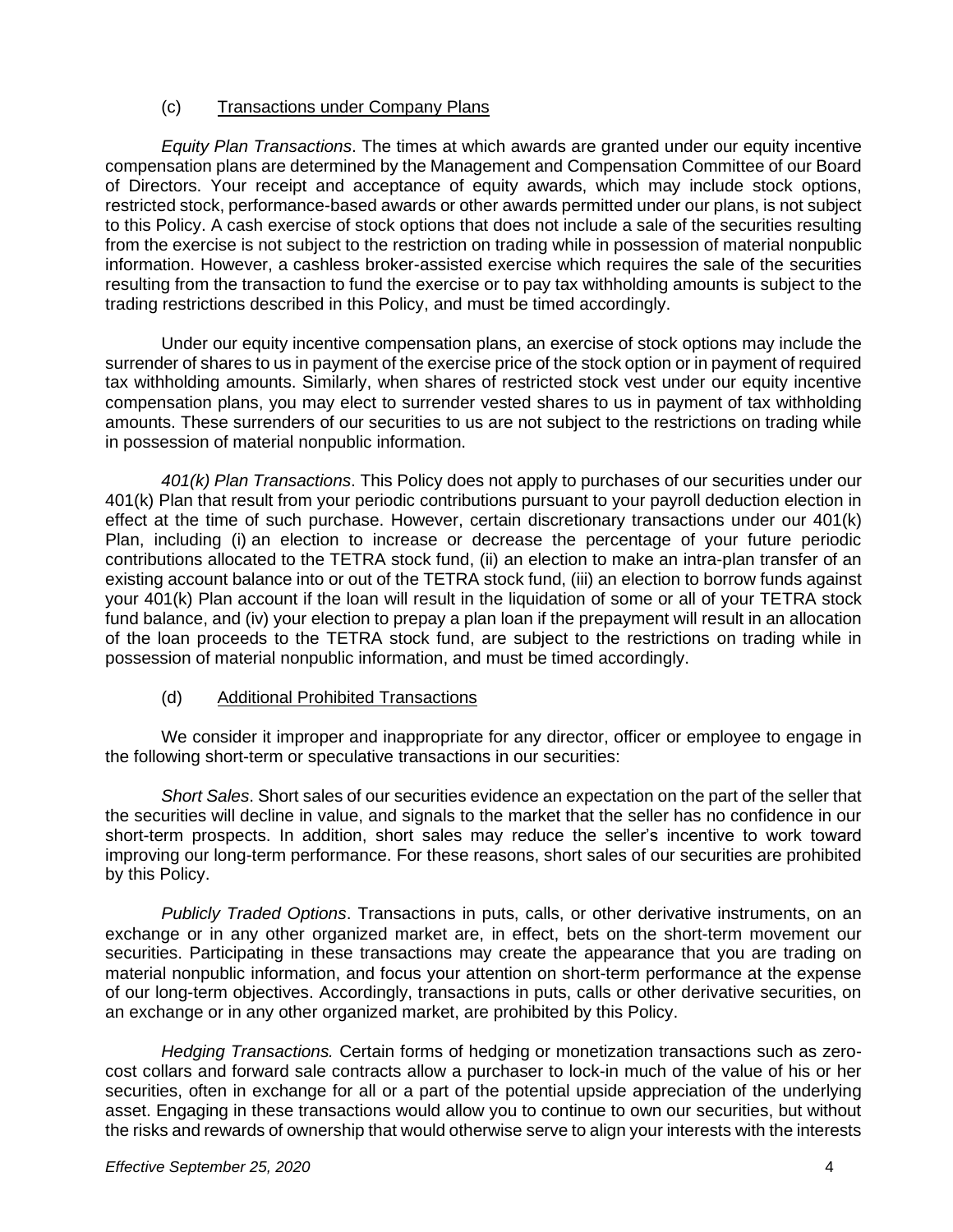of our other shareholders. Therefore, directors, officers and employees are prohibited from engaging in any such transactions.

*Margin Accounts and Pledges.* Securities held in a margin account may be sold by the broker without the owner's consent if the owner fails to meet a margin call. Similarly, securities pledged or hypothecated as collateral for a loan may be sold in foreclosure if the borrower defaults on the loan. Because a margin sale or foreclosure sale could occur at a time when you are aware of material nonpublic information or are otherwise not permitted to trade in our securities, you are (i) required to notify your broker of your status as an insider of the Company so that appropriate precautions can be taken to ensure that our securities are not held in an account where they can be margined, and (ii) prohibited from pledging our securities as collateral for a loan. An exception to this prohibition may be granted where an officer, director or employee wishes to pledge our securities as collateral for a loan (not including margin debt) and clearly demonstrates the financial capacity to repay the loan without resort to the pledged securities. Any director, officer or employee who wishes to pledge our securities as collateral for a loan must submit a request for approval to our General Counsel at least two weeks prior to the proposed execution of documents evidencing the proposed pledge.

In addition to the foregoing, the Company may not directly purchase any stock issued by the Company from any director, officer or employee of the Company in a private transaction except for any purchase, surrender or other acquisition of stock as permitted under (i) any shareholder approved equity compensation plan, (ii) any inducement award granted by the Company in accordance with the applicable rules of the New York Stock Exchange, or (iii) the 1996 Stock Option Plan for Nonexecutive Employees and Consultants.

## 4. Additional Restrictions on Trading Applicable to Designated Persons

(a) Who is a Designated Person

Our directors and certain of our officers and other employees generally have extensive knowledge of material nonpublic information through the normal performance of their assigned duties. From time to time, our Chief Executive Officer and General Counsel will identify those officers and other employees whose access to material nonpublic information warrants our increased scrutiny of their transactions in our securities in order to help prevent inadvertent violations of securities laws. Those officers and employees so identified, along with each of our directors (collectively, the "Designated Persons"), will be named on a list maintained by our General Counsel, and will be notified by our General Counsel of their inclusion on the list of Designated Persons and upon any change in their status as a Designated Person.

# (b) Pre-clearance Requirements

Designated Persons are required to obtain written pre-clearance from our General Counsel, or in his absence, our Chief Executive Officer, prior to effecting any transaction in our securities. This pre-clearance requirement includes all (i) transactions under Company plans to the extent such transactions are subject to this Policy as provided above in Section 3(c), (ii) transactions by family members of Designated Persons, and (iii) transactions in which the Designated Person has a direct or indirect interest or the ability to direct the transaction. A request for pre-clearance may be made by completing and returning the Designated Person Transaction Form, either by mail or other form of physical delivery or by email, fax or other electronic means. The Designated Person Transaction Form may be obtained from our Corporate Secretary. The request for pre-clearance must be submitted at least two business days in advance of the proposed transaction. Once obtained, the pre-clearance will generally be effective for five business days. Notification of the General Counsel is required following completion of the transaction. This pre-clearance requirement is separate and apart from any applicable requirement to (i) file notification of a change in beneficial ownership under Section 16(a) of the Securities Exchange Act of 1934, (ii) observe the six-month waiting period under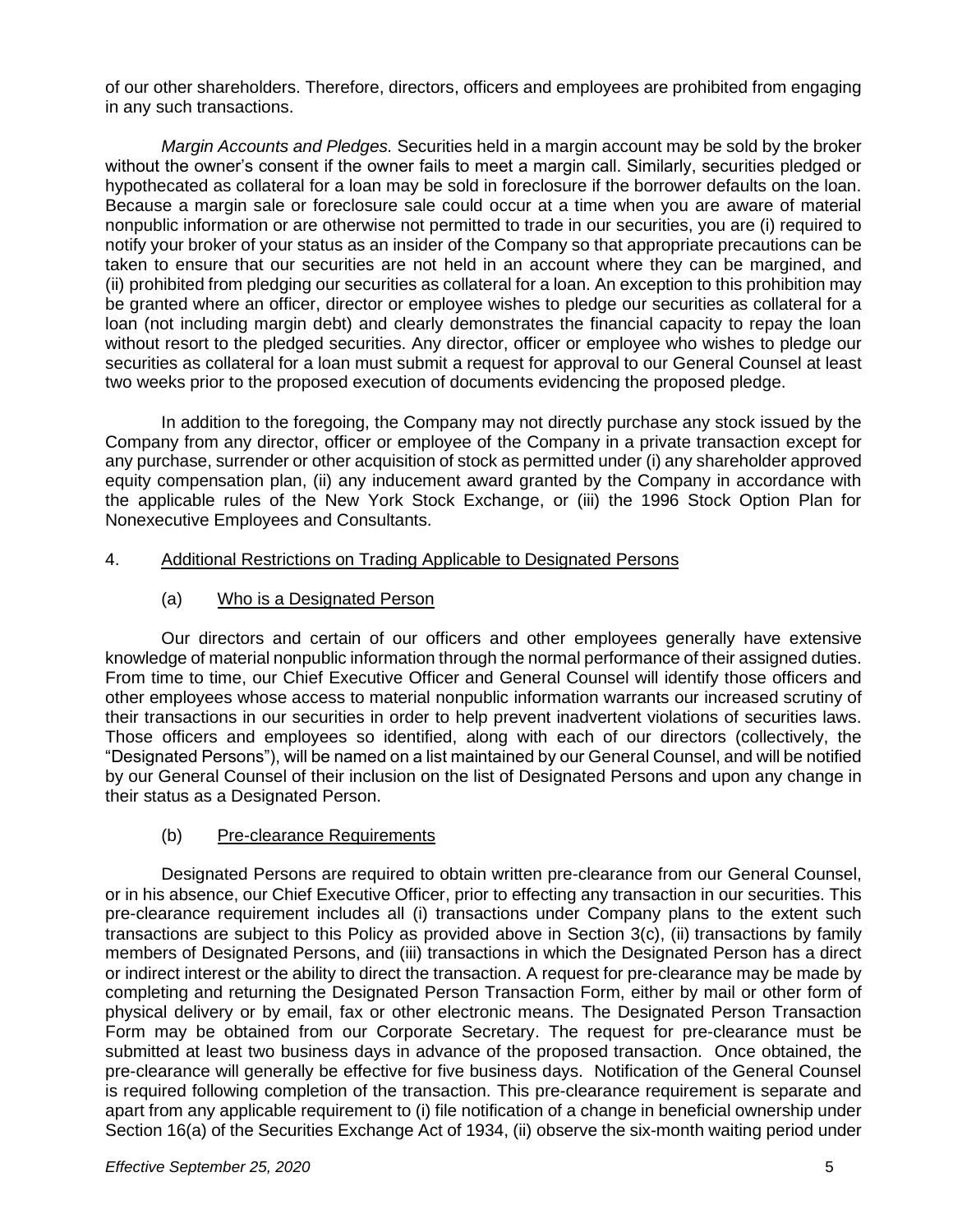Section 16(b) of such Act, or (iii) comply with Rule 144 under the Securities Act of 1933. You should keep written records of all your transactions in our securities to assist you in complying with such requirements.

# (c) Blackout Periods

The announcement of our quarterly earnings almost always has the potential to have a material impact on the market for our securities. For this reason, and with the exception of certain transactions under Company plans identified in Section 3(c) that are not subject to the restrictions on trading under this Policy, Designated Persons may not trade in our securities during the period *beginning at the close of market on the last day of the third month of each fiscal quarter* **and**  *ending after the second full trading day following the issuance of our earnings release for that period*. For example, if a quarterly earnings release is issued by the Company on a Monday, you are not permitted to trade in our securities until that Thursday.

In addition, if specific events or developments occur that are material to the Company, such as when we are engaged in discussions regarding a significant business combination, we may also impose special, event specific blackouts on trading. Following the establishment of an event specific blackout period, certain specified individuals may not buy or sell our securities under any circumstances until they are advised that the event specific blackout period has terminated and preclearance for a proposed transaction has been obtained. Designated Persons may not discuss the existence of any event specific blackout period with any other person, except those employees or agents of TETRA who are aware of the event. If you are subject to an event specific blackout, the existence of the event specific blackout period will be communicated directly to you.

Any Designated Person who resigns or is terminated during a quarterly or event specific blackout period will remain subject to the trading blackout during that portion of the blackout period which follows his or her departure from the Company.

## (d) Rule 10b5-1 Trading Plans

Designated Persons will not be subject to the mandatory pre-clearance procedures and trading restrictions described in this Section 4 to the extent that a given transaction in our securities is executed pursuant to an effective Rule 10b5-1 trading plan. Rule 10b5-1 provides an affirmative defense from insider trading liability under the federal securities laws for purchases and sales that are effectuated under a trading plan that meets certain specified requirements. Once a trading plan is adopted, the individual who established the trading plan must not exercise any influence over the amount of securities to be traded, the price at which they are to be traded or the date of the trade. Designated Persons anticipating regular transactions in our securities over a known period of time are encouraged to consider adopting a Rule 10b5-1 trading plan.

If a Designated Person intends to enter into a Rule 10b5-1 trading plan, the entry into such trading plan must first be pre-cleared by our General Counsel. As required by Rule 10b5-1, you may not enter into a trading plan when you are aware of any material nonpublic information or during any blackout period. *We strongly urge any Designated Person seeking to enter into a trading plan to consult an attorney prior to adopting the plan. The Company does not and will not undertake any obligation to ensure that a trading plan filed with the Company by a Designated Person complies with Rule 10b5-1.*

## 5. Necessity for Authorized Release

The federal securities laws prohibit selective disclosure of material nonpublic information. We have established procedures for releasing material nonpublic information in a manner that is designed to achieve broad public dissemination of the information immediately upon its release. Therefore, it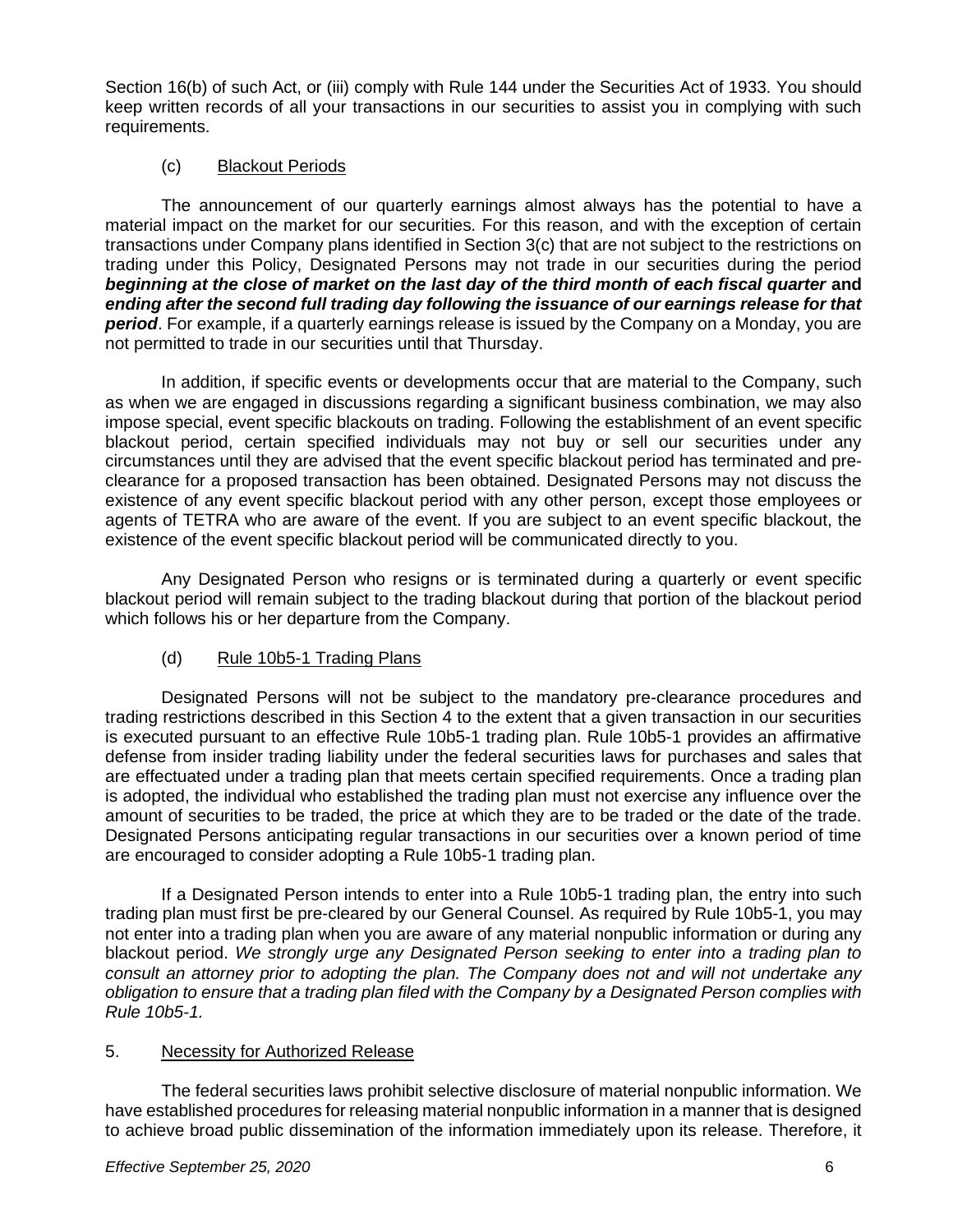is imperative that all disclosures of material nonpublic information on behalf of the Company be made through an appropriately designated officer under carefully controlled circumstances. Unless you are expressly authorized to respond, if you receive any inquiries from the media, analysts, stockholders or other outsiders regarding the Company, you should decline comment and refer the inquirer to our Chief Executive Officer or Chief Financial Officer.

## 6. Confidentiality Requirement

Any information concerning the Company that is in your possession but is not generally available to the public may not be disclosed to any person who is not a director, officer, employee or agent of TETRA with a "need to know" such information. In addition to protecting our confidential and proprietary information, this provision is intended to prohibit the "tipping" of material nonpublic information to any third party. (These obligations are in addition to your obligations under our Policy on Confidential Information.)

# 7. Strict Compliance

The SEC takes the position that the mere fact that you are aware of material nonpublic information is sufficient to prohibit your trading in our securities, and the SEC does not recognize the defense that a transaction occurred without your use of such information. Accordingly, a transaction that may be necessary or justifiable for independent reasons (such as the need to raise money for an emergency expenditure) is neither an exception to this Policy nor a safeguard against prosecution for violations of insider trading laws.

# 8. Violation of the Policy

If you violate this Policy, you may be subject to criminal and civil penalties and other potential liabilities under federal and/or state securities laws as described in Section 2. In addition, you will be subject to immediate discipline by the Company, including possible termination of your employment. You are responsible for complying with this Policy and ensuring that your immediate family complies with this Policy and applicable securities laws.

## 9. Certification

We may, from time to time, require that you certify your understanding of and intent to comply with this Policy. Accordingly, if so requested by your direct supervisor, your division or segment Vice President, our Chief Executive Officer or Chief Financial Officer, our Corporate Secretary or an attorney in our legal department, you must sign, date and return the Compliance Certification, attached hereto as Exhibit A, stating that you have received the Policy and that you agree to be bound by and to comply with the terms of the Policy. All directors, officers and other employees of the Company are bound by this Policy regardless of whether they sign the Compliance Certification. All Designated Persons will be required to certify their compliance with this Policy on an annual basis.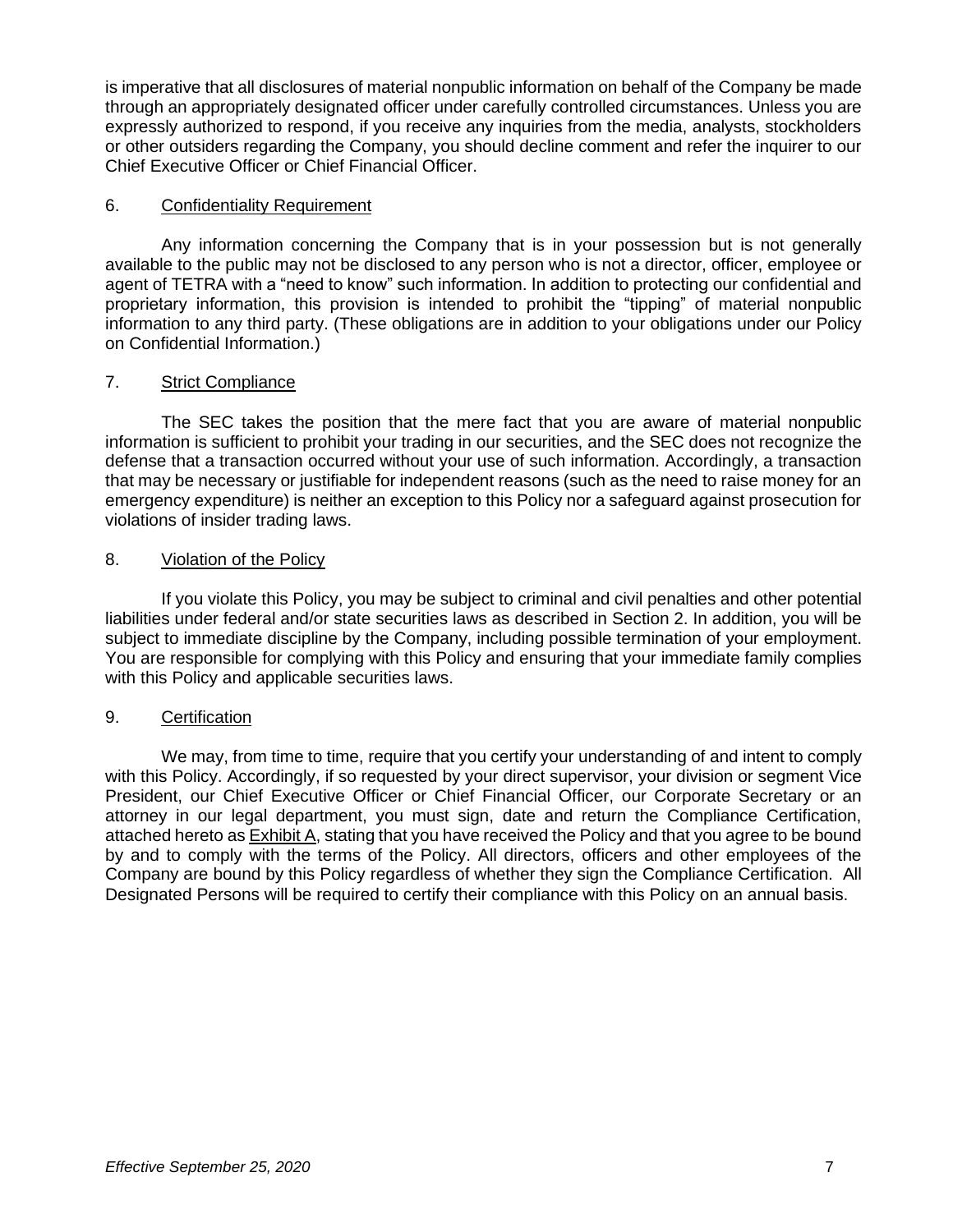#### 10. Assistance

If you have questions about this Policy or its application to any proposed transaction, you may obtain additional guidance from:

Patrick Cowherd Senior Counsel 24955 Interstate 45 North The Woodlands, TX 77380 Phone: 281.364.4351 email: pcowherd@tetratec.com